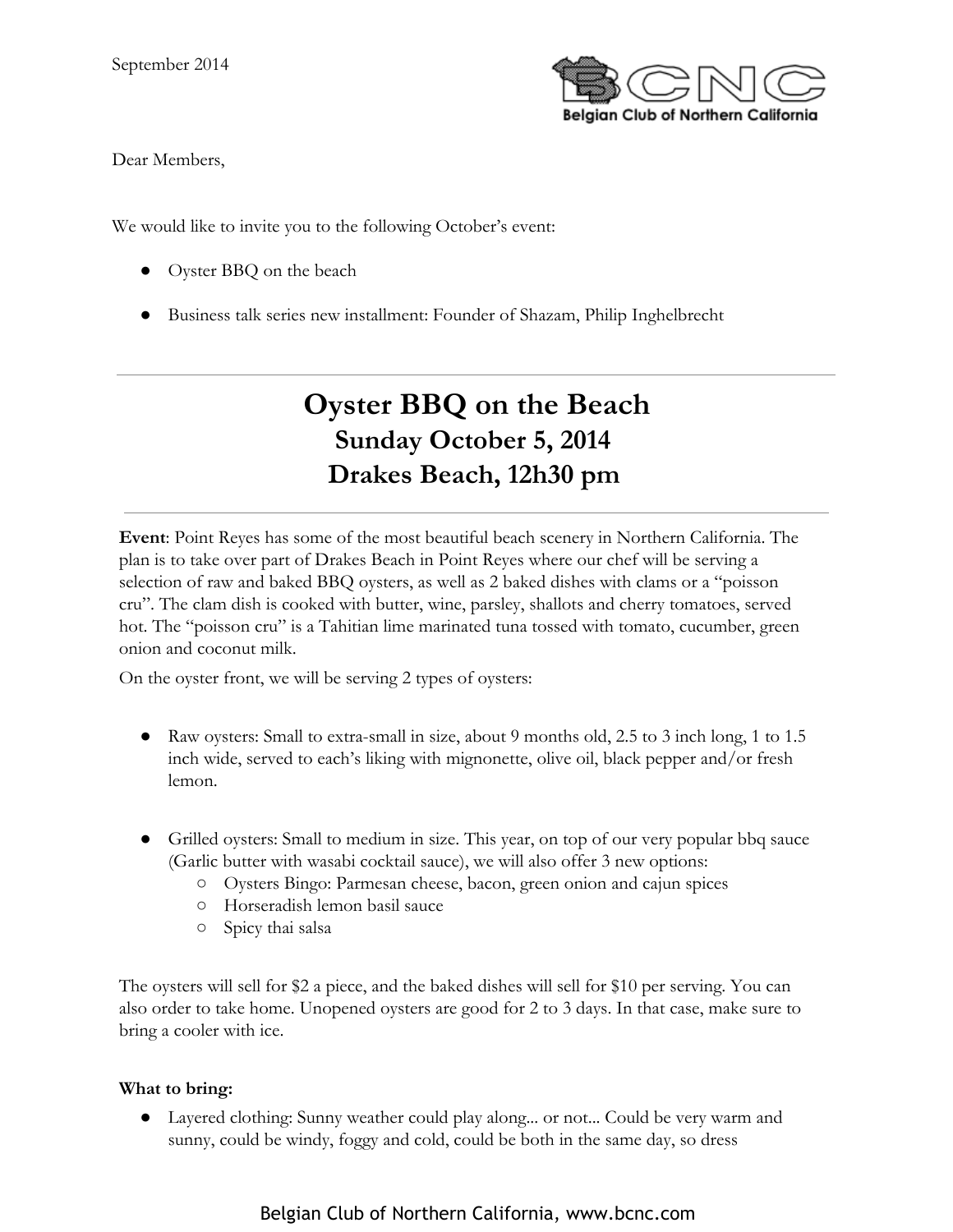accordingly.

- Lots of sun screen lotion.
- Everything beach: towels, flip flops, umbrellas, folding chairs, games to play in the sand such as Frisbees, volleyball, sand castle building kits, etc...
- Your own drinks, and if you don't like oysters, your own picnic.
- If you feel like it, some dessert, or salads, to share as a potluck.
- Your own plate or bowl and cutlery if you want to be environmentally conscious.

## **Where:**

Drake's Beach, near Drakes Beach Rd, Inverness, CA

We will meet on Drakes Beach, next to the Drakes Beach Cafe. You can park on the massive parking lot next to the cafe and make your way to the beach, we should be on the right side (facing the ocean).

## **Directions:**

*Enter "Drake's Beach Cafe, near Drakes Beach Rd, Inverness, CA" in google maps*

## **To sign up:**

You need to register and order your food for this event by Sunday September 28th at noon. The most convenient way is to do it online on our website. Please go to [www.bcnc.com,](http://www.google.com/url?q=http%3A%2F%2Fwww.bcnc.com&sa=D&sntz=1&usg=AFQjCNH4Hj_cDSQpnJ98iUCYE4oRmGfldQ) scroll down and click on the link "Oyster BBQ on the beach", then go on to the registration button and follow the instructions. Payment is by Paypal or credit card. This is a members-only event. If you're not a member yet, you can sign up on our website at [www.bcnc.com/about](http://www.google.com/url?q=http%3A%2F%2Fwww.bcnc.com%2Fabout&sa=D&sntz=1&usg=AFQjCNFo2iiswKwpWrWpgac1FzKPvz67dA).

For those who do not have web browser access, please email Harold Deblander at Harold@bcnc.com by Sunday September 28 at noon or call Dirk at (408) 910 7541. Please remember to specifically mention how many servings of each dish and oysters you would like in your reservation (how many raw oysters, how many grilled oysters,, as well as how many servings of the clams and poisson cru dish).

You can also mail in your order with payment via check to Lieve Maes - 3337 El Sobrante St, San Mateo, CA 94403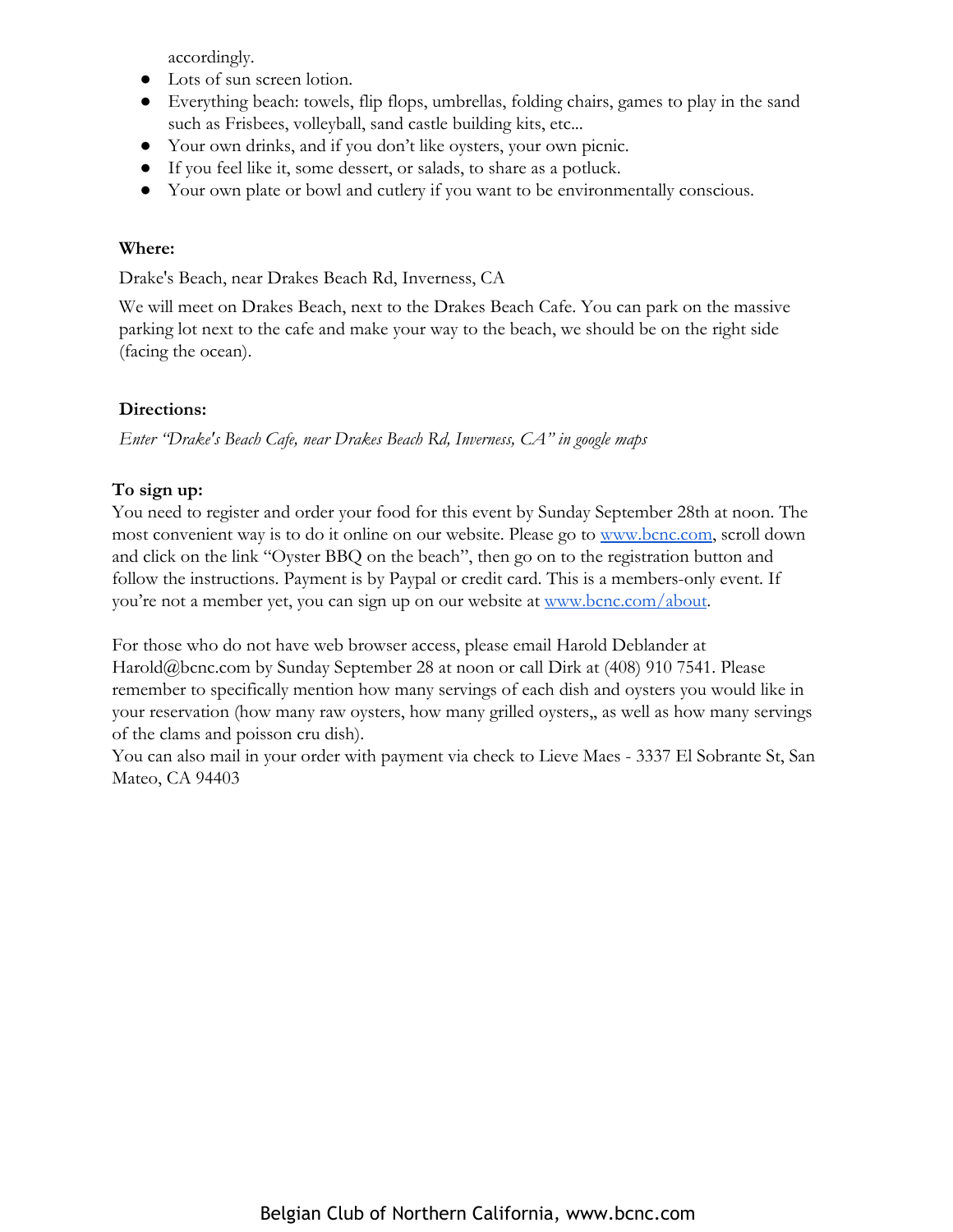# **Business Talk Series Shazam Founder, Philip Inghelbrecht Wednesday, October 15, 2014, 7:00 pm San Francisco**

Our next speaker will be Philip Inghelbrecht, founder of Shazam. The event will take place on October 15th, 2014 at 7pm, in the TeedHaze Sotheby's International Realty offices on 1934 Union Street in San Francisco. For more information and to reserve your spot, please contact Harold Deblander at Harold@TeedHaze.com.

A few words about Philip:

Philip grew up in Brugge, Belgium and first came to the Bay Area in '98. He currently works at Yahoo following the Rockmelt acquisition. Prior to Yahoo, he was a founder in Shazam (mobile music and television recognition service), founding employee and president at TrueCar (the largest online automotive retailer, NASDAQ:TRUE) and briefly worked at Google/YouTube. Philip is a self-admitted kiteboarding addict (really, enjoys anything that involves water!) and lives with his wife and two daughters in San Francisco.

#### **Announcements:**

We are saddened to announce the passing of Mumba (a.k.a. Ernest Edwards), partner of 34 years of Pierre Smit. Mumba passed away on Friday 9/19 after a long illness. He will be remembered as a caring, positive and loving friend with an unmatched bubbly personality. A private celebration of his live will be held at Mumba and Pierre's house on Saturday 9/27/2014 at 1:00 PM. Please think of Mumba. In lieu of flowers, memorial contributions can be made to Sahaya International at *[www.](http://www.google.com/url?q=http%3A%2F%2Fwww.sahaya.org%2F&sa=D&sntz=1&usg=AFQjCNEi62ZrYaXUY_EOkmYKBdgt-j65hg)[sahaya](http://www.google.com/url?q=http%3A%2F%2Fwww.sahaya.org%2F&sa=D&sntz=1&usg=AFQjCNEi62ZrYaXUY_EOkmYKBdgt-j65hg)[.org](http://www.google.com/url?q=http%3A%2F%2Fwww.sahaya.org%2F&sa=D&sntz=1&usg=AFQjCNEi62ZrYaXUY_EOkmYKBdgt-j65hg).*

#### **Waterloo Bicentennial documentary:**

Emmy nominated filmmaker Jesse Handsher is doing his next project on the bicentennial of the Battle of Waterloo. Below is information about his project. To inquire about donations, corporate tax shelter investment or equity investments, please contact Jesse at [jesse@bywaterfilms.com](mailto:jesse@bywaterfilms.com)

Jesse Handsher is a San Francisco based filmmaker. His last project called CASUALTIES OF THE GRIDIRON, was financed by GQ Magazine's production house, and was nominated for an American Emmy in 2014.

His latest project is a story that centers around the 2015 Bicentennial of the Battle for Waterloo in Belgium, the infamous battle that finally ended Napoleon's reign. The battle is known worldwide